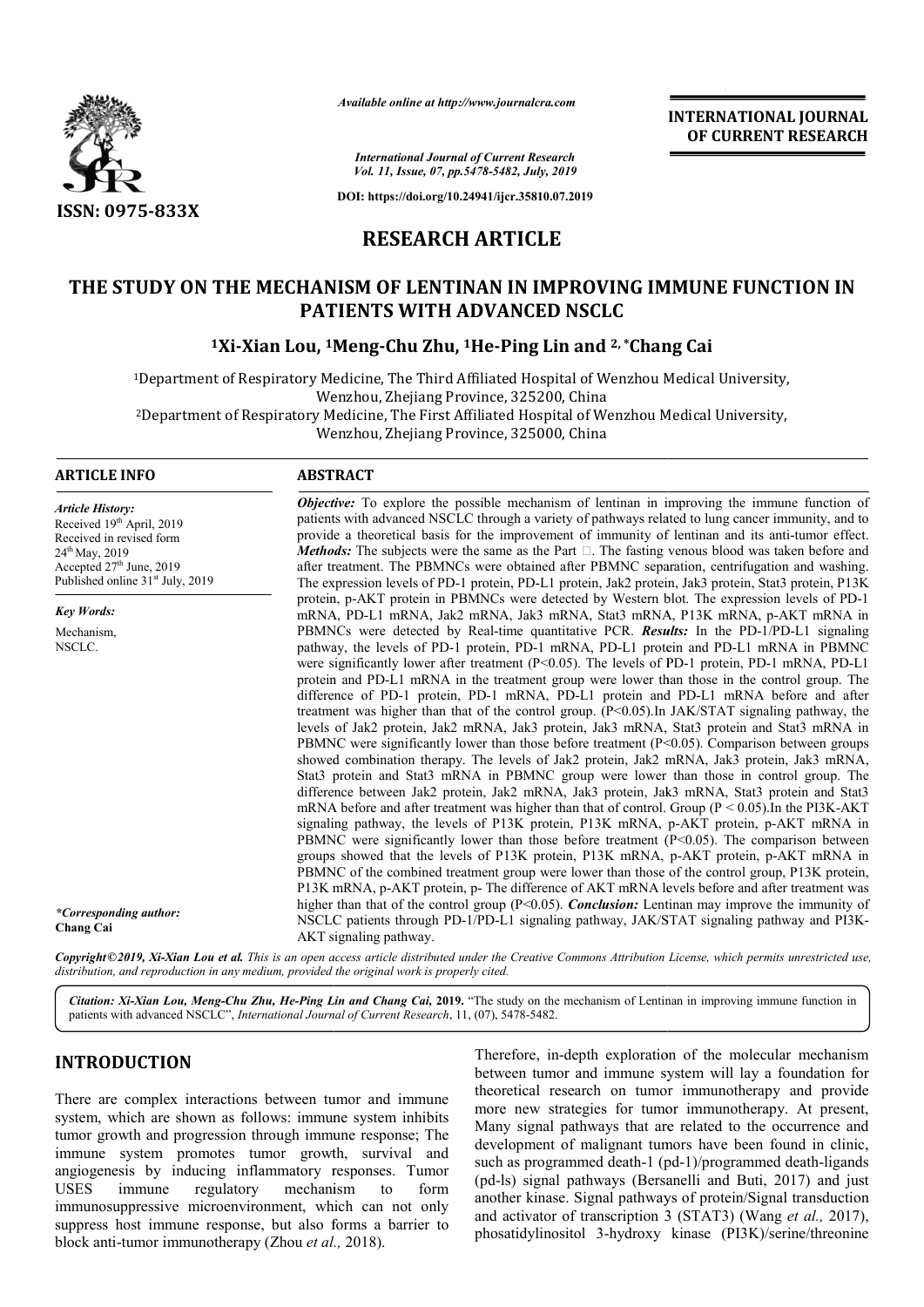kinase (Akt) (Nandini *et al.,* 2017), etc. All have been proved to be involved in malignant tumor immunosuppression and immune escape. This study based on previous research to choose 114 cases of patients with locally advanced NSCLC inRuian people's hospital during August 2015 to October 2017 treated respectively for NP chemotherapy lentinan alone and in combination, to the tumor immune related signaling pathways as observation index, analysis of lentinan improve NSCLC and its possible mechanism of immune function.

#### **MATERIALS AND METHODS**

*Patients:* This study was approved by the medical ethics committee of Ruian people's hospital, and written informed consent was obtained from the patients and their families. In this study, 114 patients with advanced NSCLC admitted to our hospital from August 2015 to October 2017 were selected. All the enrolled patients were unsuitable or refused to receive surgery and targeted therapy due to various reasons.

*Treatment methods:* All enrolled patients received NP chemotherapy regimen, vinorelbine 25 mg/m2, intravenous infusion on the first day and the eighth day of treatment. Cisplatin 30 mg/m2 was given by intravenous drip on the 1st to 5th day of treatment. The chemotherapy regimen continues until the patient refuses, the disease progresses, or the toxicity is intolerable.The combined treatment group was given intravenous infusion of lentinan for injection on NP chemotherapy regimen. Chinese medicine approval number: H20067183), 2 times /w, 1mg/ time. Lentinan was treated with 21 days as one course of treatment, and patients in both groups were given continuous medication for at least 4 courses of treatment.Before and after treatment, the patients underwent weekly blood routine examination, liver function, renal function, periodic electrocardiogram, chest X-ray, section and chest CT examination. Chemotherapy doses and lentinan doses were adjusted for the toxicity effects measured on days 1 and 8 of each cycle. After treatment, patients were followed up regularly through outpatient service, telephone service, inpatient medical record system and other means. The end of follow-up was the death of patients or the day of the end of this study. Overall survival (OS) was the day from the first treatment to the death of the patients or the end of this study, and the overall survival (PFS) was the day from the first treatment to the recurrence of tumor or the end of this study. The duration of follow-up was 6 to 36 months, and the mean follow-up time was  $(26.30\pm7.11)$  weeks.

*Isolation and culture of PBMNCs:* Peripheral anticoagulant blood was collected on an empty stomach in the morning before and after treatment in the two groups. After treatment with PBMNC separation solution, the cells in the middle layer were centrifuged at 2000 r/min for 20 min. The middle layer cells were washed with 5x volume normal saline and centrifuged at 2000 r/min for 10 min×2 times to obtain PBMNCs. Then cell culture bottles were added and the concentration of PBMNCs cells was adjusted to 2×106/ml with RPMI 1640/10% FCS culture medium. The cells were cultured at  $37 \square$  with  $5\%$  CO2.

*Western blot:* The PBMCs cells of the patients were inoculated in cell culture bottles, placed in the incubator and cultured for 48 h, and the cells were collected. The same amount of samples were taken for 12% gel electrophoresis, and

transferred to PVDF membrane. 5% skim milk powder was used overnight to seal and block antibodies. The diluted solution of primary antibody was 0.5%BSA solution. The imprinted membrane was incubated at room temperature for 2h and removed. The membrane was washed with TBST for 10 min×3 times. The imprinted membrane was incubated at room temperature for 2h and removed. The membrane was washed with TBST for 15 min×3 times. With the addition of ECL reagent, gel imager observation and statistical analysis.

*Real-time fluorescence quantitative PCR detection:* PBMCs cells were taken from the patients, total RNA was extracted by Trizol method, and cDNA was synthesized according to the instructions of reverse transcription kit. The reaction systems were SYBR Premix Ex Taq TM5 ul, PCR Forward primer 0.2 ul, PCR Reverse primer 0.2 ul, and cDNA dilution solution 2 ul, adding RNase Free H2O to reaction system 10 ul. After Total RNA was added into the reaction system, it was placed in the gradient PCR instrument, and reverse transcription conditions were set:  $37 \Box$  for  $15 \text{ min}$ ,  $85 \Box$  for  $5 \text{ SEC}$ , to complete the reverse transcription reaction and obtain cDNA. CDNA fluorescence quantitative PCR instrument was used, and the reaction conditions were pre-denaturated at 95 $\Box \times 3$ min. 95  $\Box$  by 5 s degeneration; Annealing/extension  $60\degree\!\!\!\!\!\times30s$ , 40 cycles in total. Beta-actin was used as the internal reference gene and repeated 3 times in each sample. After the end of amplification, the system software automatically generated the Ct value and drew the amplification curve fusion curve. The relative expression level of the target gene was calculated by the  $2^{-\Delta\Delta ct}$  method:  $\Delta Ct =$ Ct target gene - Ct internal reference gene-

# **RESULTS**

*Comparison of mrna levels of pd-1, pd-1, pd-l1 and pd-l1 in PBMNC before and after treatment in the two groups:* PD-1, PD-1mRNA, PD-L1, PD-1mRNA levels of the two groups were not statistically significant before treatment (P>0.05). After treatment, the levels of PD-1, PD-1mRNA, PD-L1, PD-1mRNA in the two groups were significantly reduced, with statistically significant differences (P<0.05). Comparison between the two groups showed that the expressions of PD-1, PD-1mRNA, PD-L1, PD-1mRNA in the combined treatment group were lower than those in the control group  $(P<0.05)$ . See Table 1.

*Comparison of Jak2, Jak2 mRNA, Jak3 mRNA, Jak3, Stat3 mRNA, and Stat3 in PBMNC before and after treatment in the two groups:* The levels of Jak2, Jak2 mRNA, Jak3 mRNA, Jak3 mRNA, Stat3 mRNA and Stat3 on PBMNC before and after treatment were compared between the two groups. There was no statistical significance in the levels of Jak2, Jak2 mRNA, Jak3 mRNA, Jak3 mRNA, Jak3, Jak3 mRNA and Stat3 on PBMNC before treatment (P>0.05). The levels of Jak2, Jak2 mRNA, Jak3 mRNA, Jak3 mRNA, Stat3 mRNA and Stat3 in PBMNC of the two groups were significantly lower after treatment than before treatment, with statistically significant differences (P<0.05). The inter-group comparison showed that the levels of Jak2, Jak2 mRNA, Jak3 mRNA, Jak3 mRNA, Stat3 mRNA and Stat3 on PBMNC of the combined treatment group were lower than those of the control group, and the differences of Jak2, Jak2 mRNA, Jak3, Jak3 mRNA, Stat3 and Stat3 mRNA on PBMNC were higher than those of the control group, with statistically significant differences (P<0.05). See Tables 2.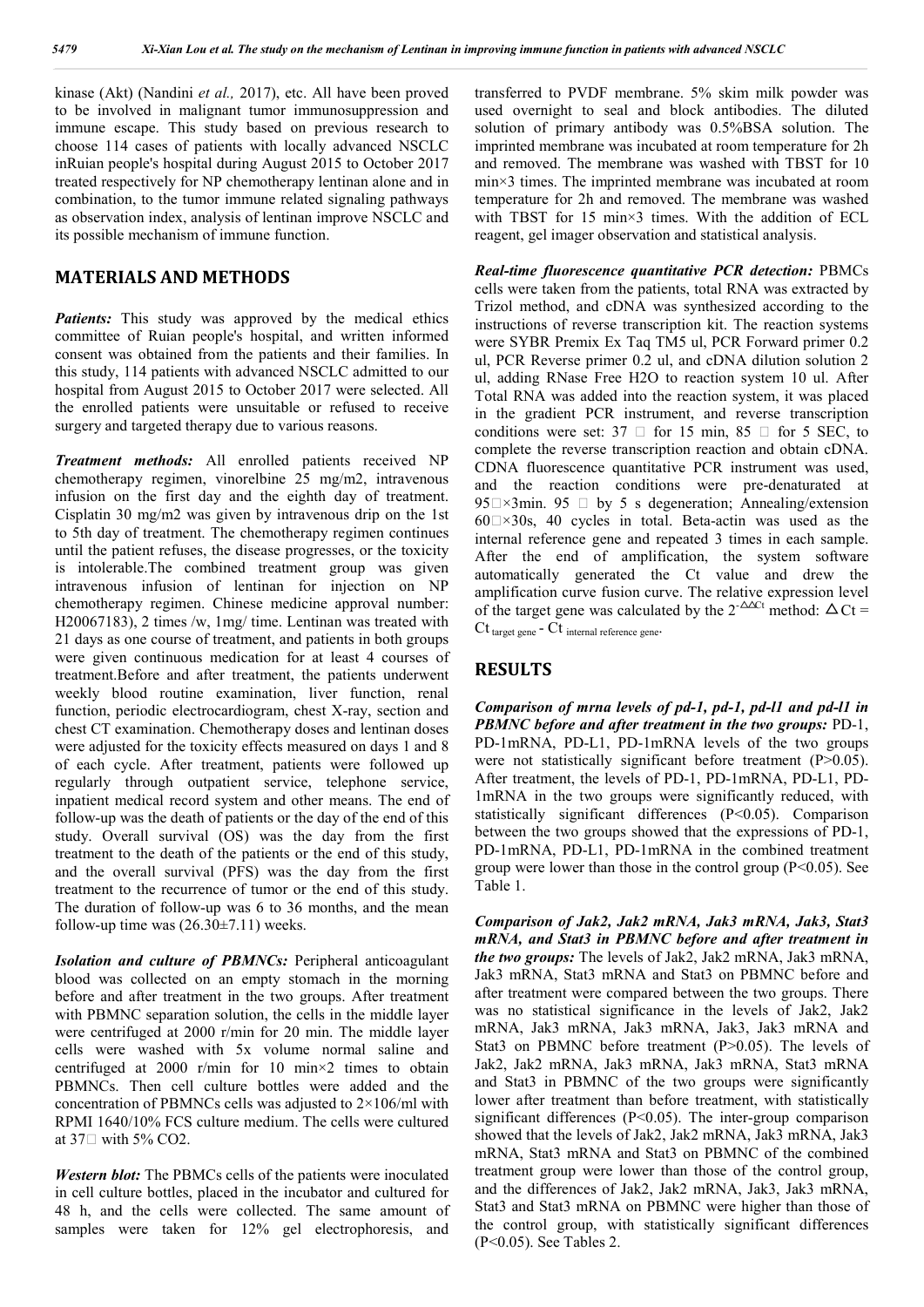|  | Table 1 Comparison of mrna levels of pd-1, pd-1, pd-11 and pd-11 in PBMNC before and after treatment in the two groups |  |  |  |  |  |  |
|--|------------------------------------------------------------------------------------------------------------------------|--|--|--|--|--|--|
|  |                                                                                                                        |  |  |  |  |  |  |

| Group                    | Patients | Time                          | <b>PD-1</b>                                       | PD-1mRNA                                            | PD-L1                   | PD-L1mRNA                                           |
|--------------------------|----------|-------------------------------|---------------------------------------------------|-----------------------------------------------------|-------------------------|-----------------------------------------------------|
| Combined treatment group | 54       | Before treatment              | $0.64 \pm 0.13$                                   | $0.006 \pm 0.002$                                   | $7.42\pm0.62$           | $0.003 \pm 0.001$                                   |
|                          |          | After treatment               | $0.42 \pm 0.10^{*4}$                              | $0.003 \pm 0.001^{*2}$                              | $5.16 \pm 0.10^{*4}$    | $0.001 \pm 0.001$ <sup><math>\triangle</math></sup> |
|                          |          | Difference between two groups | $0.22 \pm 0.09$ <sup><math>\triangle</math></sup> | $0.004 \pm 0.002$ <sup><math>\triangle</math></sup> | $2.26 \pm 0.23^{\circ}$ | $0.002 \pm 0.001$ <sup><math>\triangle</math></sup> |
| Control group            | 60       | Before treatment              | $0.67 \pm 0.15$                                   | $0.006 \pm 0.001$                                   | $7.50\pm0.71$           | $0.003 \pm 0.001$                                   |
|                          |          | After treatment               | $0.51 \pm 0.13$ <sup>*</sup>                      | $0.005 \pm 0.001$                                   | $6.16 \pm 0.26$         | $0.002 \pm 0.001$ <sup>*</sup>                      |
|                          |          | Difference between two groups | $0.16 \pm 0.06$                                   | $0.001 \pm 0.001$                                   | $1.34 \pm 0.36$         | $0.001 \pm 0.001$                                   |
|                          |          |                               |                                                   |                                                     |                         |                                                     |

**Table 2 Comparison of Jak2, Jak2 mRNA, Jak3 mRNA, Jak3, Stat3 mRNA, and Stat3 in PBMNC before and after treatment in the two groups**

| Group         | Patients | Time                          | Jak2                                                     | Jak3                    | Stat3                   | Jak2mRNA                | Jak3mRNA                | Stat3 mRNA              |
|---------------|----------|-------------------------------|----------------------------------------------------------|-------------------------|-------------------------|-------------------------|-------------------------|-------------------------|
| Combined      | 54       | Before treatment              | $12.62 \pm 2.16$                                         | $1.16 \pm 0.42$         | $0.65 \pm 0.10$         | $12.63 \pm 1.32$        | $16.32\pm0.62$          | $4.11 \pm 0.62$         |
| treatment     |          | After treatment               | $7.21 \pm 1.63^{\ast}$ <sup><math>\triangle</math></sup> | $0.82 \pm 0.16^{*2}$    | $0.39 \pm 0.09^{*}\$    | $4.98\pm0.94^{\ast}$    | $10.63 \pm 1.15^{*2}$   | $2.16\pm0.29^{*}\$      |
| group         |          | Difference between two groups | $5.41 \pm 0.96$ <sup><math>\triangle</math></sup>        | $0.34 \pm 0.06^{\circ}$ | $0.26 \pm 0.08^{\circ}$ | $7.65 \pm 0.35^{\circ}$ | $5.69 \pm 0.46^{\circ}$ | $1.95 \pm 0.56^{\circ}$ |
| Control group | 60       | Before treatment              | $12.43 \pm 2.10$                                         | $1.12\pm0.20$           | $0.61 \pm 0.13$         | $12.49 \pm 1.40$        | $16.50\pm0.70$          | $4.13 \pm 0.53$         |
|               |          | After treatment               | $9.65 \pm 1.34$                                          | $0.96 \pm 0.15$         | $0.45 \pm 0.11$         | $6.16 \pm 0.84$         | $12.73 \pm 1.09$        | $3.36 \pm 0.30^*$       |
|               |          | Difference between two groups | $2.78 \pm 0.98$                                          | $0.16 \pm 0.08$         | $0.16 \pm 0.15$         | $6.33 \pm 0.48$         | $3.77 \pm 0.53$         | $0.77 \pm 0.19$         |

**Table 3. Comparison of the mRNA levels of P13K, P13K, p-Akt and p-Akt on PBMNC before and after treatment in the two groups**

| Group                    | Patients | Time                          | <b>P13K</b>                                     | P13K mRNA                                                | $\mathbf{p}-\mathbf{AKT}$                          | <b>p-AKT mRNA</b>                                 |
|--------------------------|----------|-------------------------------|-------------------------------------------------|----------------------------------------------------------|----------------------------------------------------|---------------------------------------------------|
| Combined treatment group | 54       | Before treatment              | $98.62 \pm 4.26$                                | $1.29 \pm 0.12$                                          | $140.63 \pm 5.60$                                  | $1.38 \pm 0.20$                                   |
|                          |          | After treatment               | 80.14 $\pm$ 4.59 <sup><math>\Delta</math></sup> | $1.20 \pm 0.09^{\ast}$ <sup><math>\triangle</math></sup> | $123.95\pm6.31^{\ast}$                             | $1.15 \pm 0.19^{*2}$                              |
|                          |          | Difference between two groups | $18.48 \pm 3.10^{\circ}$                        | $0.09 \pm 0.05^{\circ}$                                  | $16.68 \pm 2.63$ <sup><math>\triangle</math></sup> | $0.23 \pm 0.09$ <sup><math>\triangle</math></sup> |
| Control group            | 60       | Before treatment              | $96.17 \pm 5.03$                                | $1.30 \pm 0.10$                                          | $141.39\pm4.98$                                    | $1.34 \pm 0.16$                                   |
|                          |          | After treatment               | $90.14\pm4.34$ <sup>*</sup>                     | $1.24 \pm 0.06^*$                                        | $133.01 \pm 5.45$                                  | $1.26 \pm 0.20^*$                                 |
|                          |          | Difference between two groups | $6.03 \pm 2.17$                                 | $0.06 \pm 0.03$                                          | $8.38 \pm 2.69$                                    | $0.08 \pm 0.03$                                   |

*Comparison of the mRNA levels of P13K, P13K, p-Akt and p-Akt on PBMNC before and after treatment in the two groups:*  The levels of P13K, P13K mRNA, p-Akt and p-Akt mRNA on PBMNC before and after treatment were compared between the two groups, and the levels of P13K, P13K mRNA, p-Akt and p-Akt mRNA on PBMNC before and after treatment were not statistically significant ( $p > 0.05$ ). After treatment, the mRNA levels of P13K, P13K, p-Akt and p-Akt in PBMNC of the two groups were significantly lower than those before treatment, with statistically significant differences ( $p \le 0.05$ ). The intergroup comparison showed that the mRNA levels of P13K, P13K, p-Akt and p-Akt in PBMNC of the combined treatment group were lower than those of the control group, and the differences of the mRNA levels of P13K, P13K, p-Akt and p-Akt before and after treatment were greater than those of the control group, with statistically significant differences (p <0.05). See Table 3.

## **DISCUSSION**

PD-1 /PD-Ls is a signal pathway of immune mechanism in malignant tumors that has been extensively studied in clinical studies, and it belongs to negative immune regulatory molecules. PD-1 is composed of extracellular Ig variable domain like structure domain, hydrophobic transmembrane domain and cytoplasmic domain, which is related to promoting programmed cell death. The cytoplasmic region of PD-1 retains the tyrosine suppression motif and tyrosine transformation motif of the immune receptor, which are mainly expressed in activated immune cells and some tumor cell lines or tumor cell surfaces (Taube, 2014; Dong *et al.,* 2017). Gene knockout experiment (Chun *et al.,* 2011) showed that PD-1 plays an important role in maintaining lymphocyte activation and peripheral immune tolerance. PD-L1 and PD-L2 are the main ligands of PD-L1. However, PD-L1 is less expressed in tumor cells and plays a smaller role in inhibiting the body's anti-tumor immunity.

The negative regulatory effect of pd-1 / pd-ls in tumor cells is mainly mediated by PD-1 / PD-L1. PD-L1, a member of the B7 superfamily, is found to have abnormally high expression in a variety of malignant tumor tissues, and is widely expressed in a variety of tumor-related antigen presenting cells and some organ tissues, with dual functions of co-simulation and co-inhibition. Previous studies (He *et al.,* 2015) have shown that the activation of PD-1 / PD-L1 signaling pathway is involved in autoimmune diseases, tumor immune escape, and the promotion of tumor cell growth. Expression of PD- L1 tumor cells and T cell surface receptor molecules PD 1, the specific binding to cytoplasm area immune receptor tyrosine phosphorylation PD- 1 inhibit tyrosine motif structure domain, raise with Src homology domain 2 protein tyrosine phosphatase 2, impels PI3K, and Akt protein phosphorylation, thereby to tumor cells, and inhibitory signals are activated to restrain activity of anti-tumor immune killer T cells and tumor cells apoptosis (Wang *et al.,* 2015). In addition, PD-L1 expressed on tumor cells combined with PD1 on the surface of tumor infiltrating lymphocytes can inhibit the killing effect of lymphocytes on tumor cells, induce lymphocyte apoptosis, weaken the anti-tumor immune response of the body, and eventually lead to the occurrence of tumor immune escape (Gasser *et al.,* 2016). Therefore, PD-L1 on tumor surface is generally considered as a molecular barrier to block immune effector cells and other immune killing tumor cells. In addition to the above mechanisms, recent studies (He *et al.,* 2015) also found that the PD-1 / PD-L1 signaling pathway can also promote the development of iTreg cells and the expression of Foxp3 on their surface, thus inducing the differentiation of CD4+CD25+ Foxp3+Treg and maintaining its immunosuppression function, indirectly inhibiting the proliferation of T lymphocytes and promoting the immune escape of tumor cells. The JAK/STAT signaling pathway starts with cytokine receptors. The basic STAT signaling pathway can promote tumor cell growth, proto-oncogene expression, mediating tumor immune escape, and tumor cell apoptosis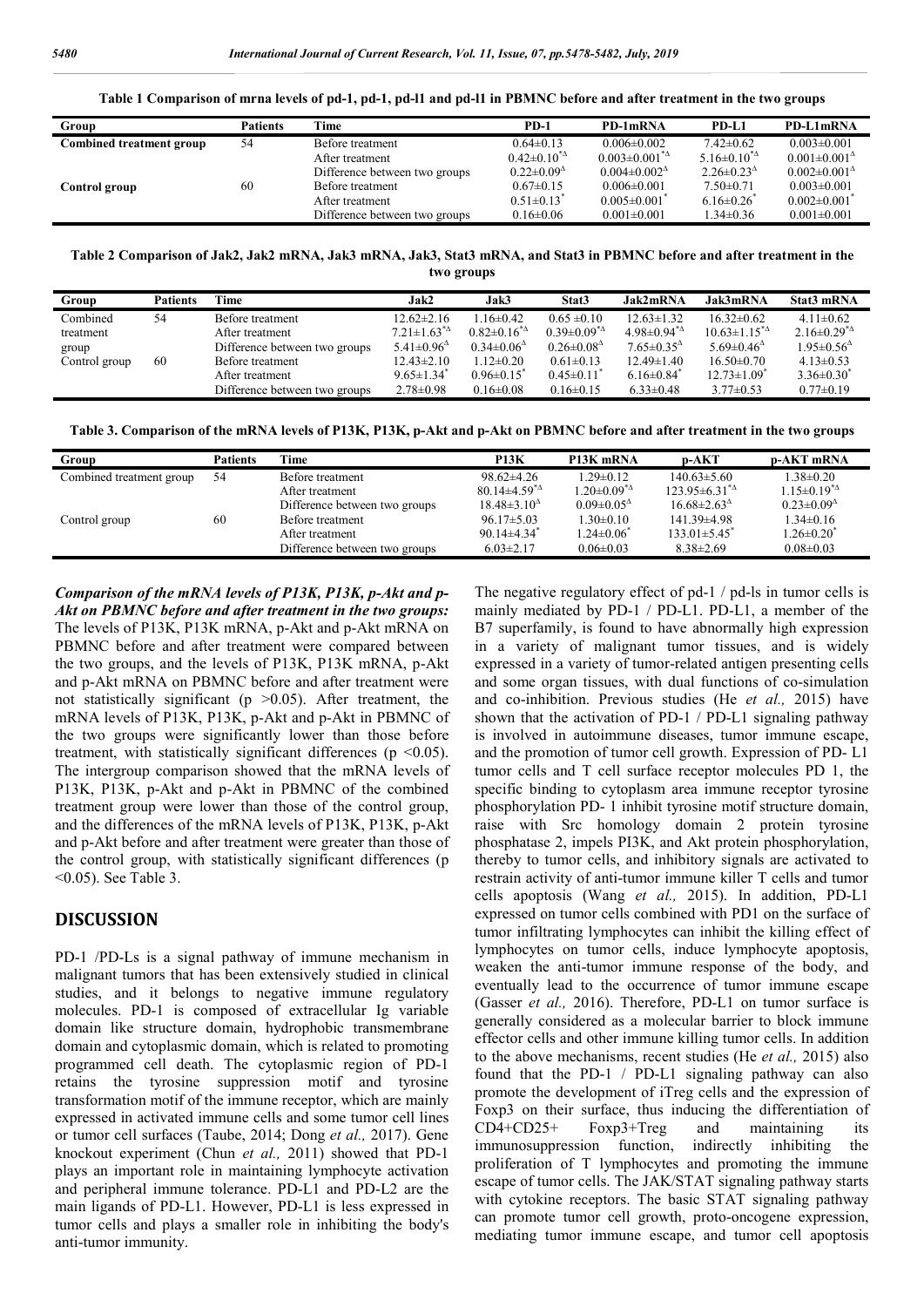resistance, thus participating in the occurrence and development of malignant tumors (Lee *et al.,* 2016). JAK pathway as the key part of connected cells inside and outside the signal pathway, exogenous cytokines and receptor can be converted into intracellular signal activate JAK, conservative Tyr phosphorylation STAT protein C end, and the formation of dimer into the momentum effect element area with specific DNA in the nuclei, regulate gene expression (Li *et al.,* 2015). At the same time, studies (Asakawa *et al.,* 2015) found that the JAK/STAT signaling pathway itself can also serve as an important pathway of inflammatory response, through which many cytokines complete the signal transduction from the cell to the nucleus. In addition, studies (Akla, 2012) also found that STAT protein can regulate inflammatory/immune response by regulating the expression of Gene of phosphate and ignhomology deleted on chromsome ten (PTEN), Cyclooxygenase 2 (cox-2) and Indoleamine 2, 3-dioxygenase (IDO). It is a key factor to determine whether the immune response in tumor microenvironment develops towards tumor formation or inhibition. PI3K/ AKT has been shown to be involved in a variety of cellular biological processes and is one of the signaling pathways closely associated with tumorigenesis (Zhang *et al.,* 2017). According to clinical statistics, almost all malignant tumors have at least one gene mutation that affects the PI3K/AKT signaling pathway, including PI3R1, PIK3R2 and PTEN gene. Changes in any of the above genes can affect the expression of the whole signaling pathway, leading to imbalance of cell differentiation, proliferation and apoptosis, and inducing the occurrence of malignant tumors. Activation of P13K phosphorylates phosphatidylinositol-4, 5-biophosphate (PIP2), and<br>phosphatidylinositol-4, 5-biophosphate, phosphorylates  $phosphatidylinositol-4,$  5-biophosphate, AKT/PKB protein onto the cell membrane, activating AKT's biological activity and regulating tumor cell growth, proliferation, and apoptosis (Thapa *et al.,* 2015; Amancio *et al.,* 2014). At the same time, studies also found that in the PI3K/AKT signaling pathway, AKT regulates the expression of cox-2 through nf-kappab pathway, and can mediate the immune escape of tumor, but the specific mechanism is not yet clear.

The anti-tumor mechanism of polysaccharides can be divided into two types: direct anticancer and indirect anticancer. The direct anti-cancer method mainly plays an anti-tumor role by changing the biological activity of tumor cell membrane, inhibiting the production of new blood vessels and signal transduction, inhibiting the growth and proliferation of tumor cells and reducing the degree of tumor deterioration. In the indirect anti-tumor mode, the anti-tumor effect is mainly exerted by improving the immunity of the body. Studies showed that lentinan is a stimulant of T cells, which can promote the proliferation of T cell subpopulations through host mediation and enhance the killing activity of CTL. Moreover, IDO can also effectively promote lymphocyte activators, promote mature differentiation of various immature precursor T cells, and improve the synthesis and secretion of il-22 and its reactive activity. In humoral immunity, lentinan is helpful to enhance the body's specific response to antigen, promote the transformation of B lymphocytes into plasma cells, and improve the synthesis and secretion of antibodies in the body. Secondly, lentinan can also help improve the biological activity of helper T cells, increase the antibody dependent cytotoxic effect, and promote the formation of B lymphocytes and antibodies. Thus, lentinan is involved in the immune network composed of T cells, B lymphocytes and other

immune cells, and mediates the synthesis and secretion of various immune factors. In this study, based on the past research choice above signaling pathways related indicators as observation object, found in the two groups after treatment PD - 1 / PD - Ls signaling pathways, JAK/STAT signal pathway, PI3K/AKT signaling pathway related indexes such as expression levels were significantly lower, compare the difference between groups was statistically.

## **REFERENCES**

- Akla N. 2012. Concanavalin-A triggers inflammatory response through JAK/STAT3 signalling and modulates MT1-MMP regulation of COX-2 in mesenchymal stromal cells. *Experimental Cell Research,* 318(19):2498-2506.
- Amancio C, Paramio J M. 2014. The PTEN/PI3K/AKT Pathwayin vivo, Cancer Mouse Models. *Frontiers in Oncology,* 4:252.
- Asakawa M, Yoshida H, Sakai R, *et al.* 2015. A novel JAK-STAT inhibitor, 2-[(3-Carbamoyl-2-thienyl)amino]-2 oxoethyl(2,6-dichlorophenyl)acetate, suppresses helper T cell differentiation in vitro and in collagen-induced arthritis in vivo. *Biochemical & Biophysical Research Communications,* 468(4):766-773.
- Bersanelli M, Buti S. 2017. From targeting the tumor to targeting the immune system: Transversal challenges in oncology with the inhibition of the PD-1/PD-L1 axis. *World Journal of Clinical Oncology,* 8(1):37-53.
- Chun J K, Jeon B Y, Kang D W, *et al.* 2011. Bacille Calmette Guérin (BCG) can induce Kawasaki disease-like features in programmed death-1 (PD-1) gene knockout mice. *Clinical and Experimental Rheumatology,* 29(4):743.
- Dong Y, Sun Q, Zhang X. 2017. PD-1 and its ligands are important immune checkpoints in cancer. *Oncotarget*, 8(2):2171.
- Gasser M, Grimm M, Nichiporuk E, *et al.* 2006. PD-1/PD-L1 expression in colorectal cancer and its implications for apoptosis and tumor immune evasion. *Cancer Research,* 66(18\_suppl):1118-1118.
- He J, Hu Y, Hu M, *et al.* 2015. Development of PD-1/PD-L1 Pathway in Tumor Immune Microenvironment and Treatment for Non-Small Cell Lung Cancer. *Sci Rep,* 5:13110.
- He J, Hu Y, Hu M, *et al.* 2015. Development of PD-1/PD-L1 Pathway in Tumor Immune Microenvironment and Treatment for Non-Small Cell Lung Cancer. *Sci Rep,* 5:13110.
- Lee J H, Kim C, Baek S H, *et al.* 2016. Capsazepine inhibits JAK/STAT3 signaling, tumor growth, and cell survival in prostate cancer. *Oncotarget*, 8(11):17700-17711.
- Li J, Caulder E, Favata M, *et al.* 2015. Abstract 779: Blockade of the IL-6/JAK/STAT3 signaling pathway inhibits pancreatic tumor cell growth in 3D spheroid cultures and in xenograft models. *Cancer Research,* 75(15 Supplement): 779-779.
- Nandini D, Pradip D, Brian L J. 2017. PI3K-AKT-mTOR Inhibitors in Breast Cancers: From Tumor cell signaling to Clinical Trials. *Pharmacology & Therapeutics,* 175:91- 106.
- Taube J M. 2014. Unleashing the immune system: PD-1 and PD-Ls in the pre-treatment tumor microenvironment and correlation with response to PD-1/PD-L1 blockade. *Oncoimmunology*, 3(11):e963413.